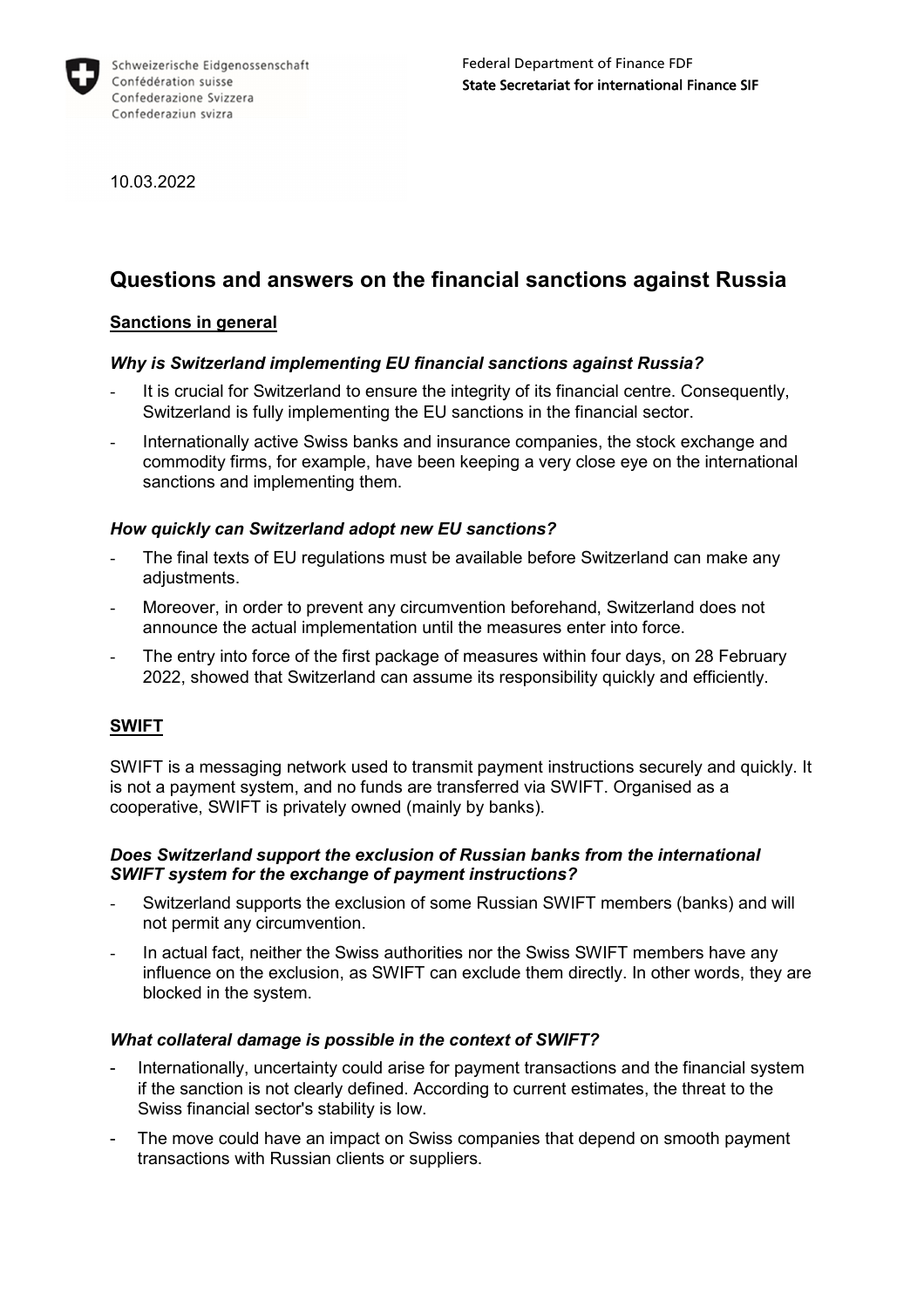

#### *One of the SWIFT data centres is located in Switzerland, in Diessenhofen. How might this affect Switzerland?*

- As hardware, the data centre plays no role in terms of possible restrictions or the exclusion of SWIFT members.
- The headquarters are in Belgium, which means that SWIFT is subject to Belgian and EU law and is bound by EU sanctions.

## **Cryptoassets**

#### *Do Swiss sanctions also apply to cryptoassets?*

- Swiss legislation is technology-neutral and concerns both traditional uncertificated securities and cryptoassets.
- That is why both are mentioned in the ordinance for the purpose of adopting the EU sanctions. Apart from that, in Switzerland "means of payment" also includes virtual currencies due to the Money Laundering Ordinance.

## **Commodity trading**

#### *Can Switzerland independently sanction Russia by suspending commodity trading?*

- The Embargo Act does not give the Federal Council the possibility of independently imposing sanctions.
- In practice, internationally active commodity trading firms comply with EU and above all US sanctions, irrespective of their location.
- So far, commodity trading has only been subject to very selective EU and US sanctions, as they could have ramifications for the supply of energy in Western Europe.
- Commodity trading plays an important role in global supply. It concerns trading not only in oil/gas, but also in foodstuffs (grain) and metals.

#### *Will SWIFT exclusion affect commodity traders?*

- Commodity traders will no longer be able to exchange SWIFT messages with sanctioned Russian members of SWIFT, which may make it difficult or impossible to finance and hedge transactions.
- It is to be expected that Western banks will exercise extreme restraint in doing business with Russian counterparties.
- Markets are likely to be turbulent in the days and weeks ahead.

#### **Financial sector**

#### *How important is Russia for the Swiss financial centre?*

- Russian direct investments in Switzerland account for only **1% of foreign direct investment** in Switzerland.
- Less than 2% of Russian central bank money is held at Swiss banks not at the SNB.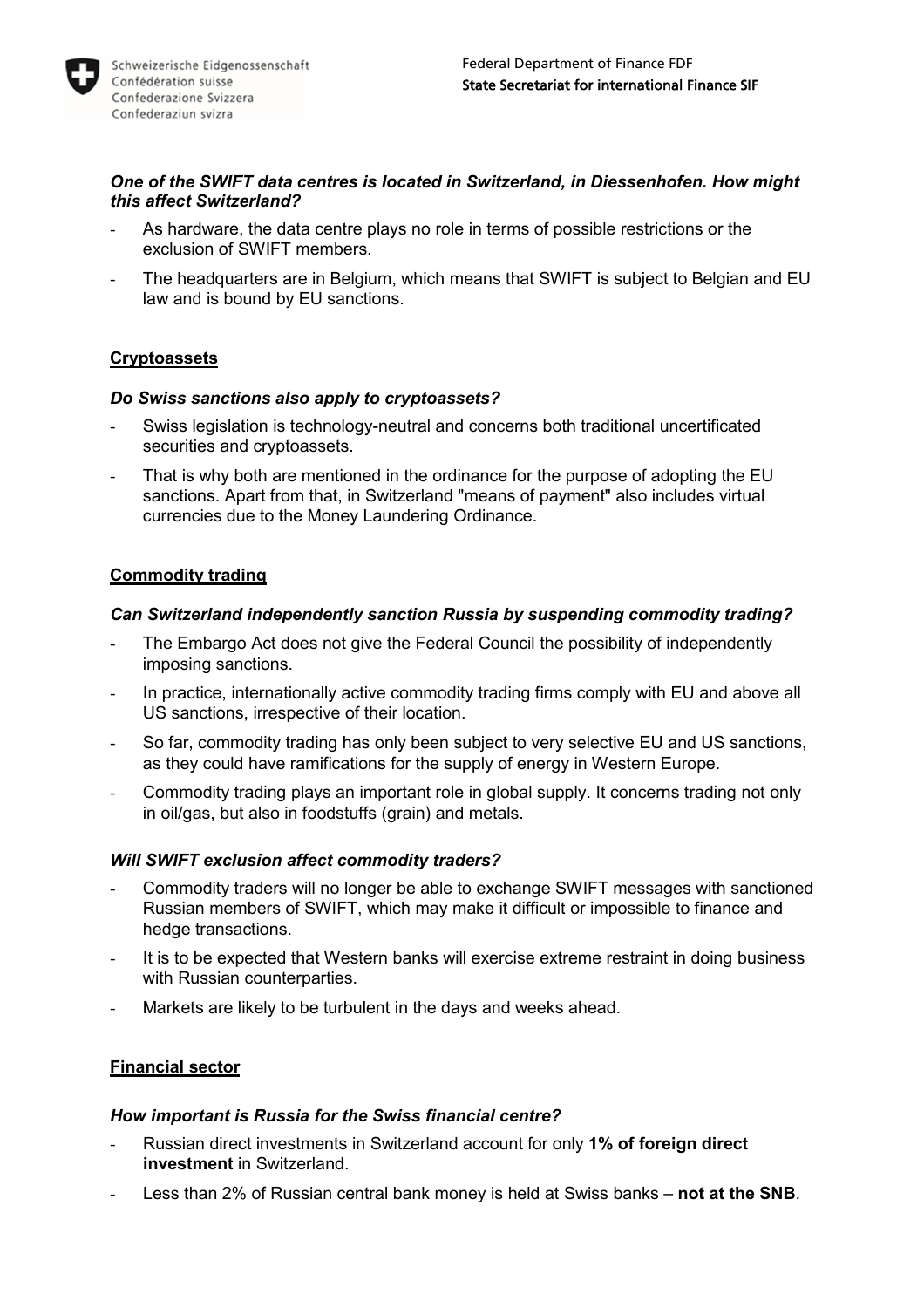

- The SNB has **no business relations** with the Russian central bank. Neither assets nor liabilities exist between the two central banks.
- The percentage of Russian assets relative to total cross-border assets managed in Switzerland is in the **low single-digit range**.

Conclusion: Russia is not one of Switzerland's most important partners in terms of financial relations.

## *How are Swiss banks affected by the sanctions?*

Due to their interconnectedness with the international capital market, banks in Switzerland have been keeping a very close eye on the international sanctions and implementing them. Legal implementation in Switzerland increases legal certainty.

## *Which Russian banks in Switzerland are affected?*

See the list of banks on the EU sanctions list.

## *Do the people listed by the EU also have accounts in Switzerland?*

This is likely to be at least partly the case. The banks concerned know precisely. However, there is no central list or registry with the names of Russian holders of bank accounts in **Switzerland** 

#### *Does Russia's President Putin have an account in Switzerland?*

All that matters is that Swiss banks have an obligation in any case and the rules are clear regarding the implementation of the sanctions.

#### *Is it still possible to accept deposits and pay out funds with the Swiss sanctions?*

With the adoption of the EU sanctions, account transactions are no longer possible for those on the sanctions list.

#### *What is the situation for clients who have dual citizenship (e.g. Russia/Switzerland)?*

The sanctions apply to everyone on the EU sanctions list.

#### *Has Switzerland adopted the sanctions for the Russian central bank? What does that entail?*

Switzerland is also applying these measures. A first set was adopted on 28 February 2022, e.g. no trading in securities of the Russian central bank, no loans, no issuance of securities of the Russian central bank. A second set is included in the EU's third package, i.e. restriction of the central bank's access to its foreign exchange reserves. Switzerland will apply this too.

#### *To what extent are Russian government bonds traded in Switzerland?*

No Russian government bonds are traded on SIX.